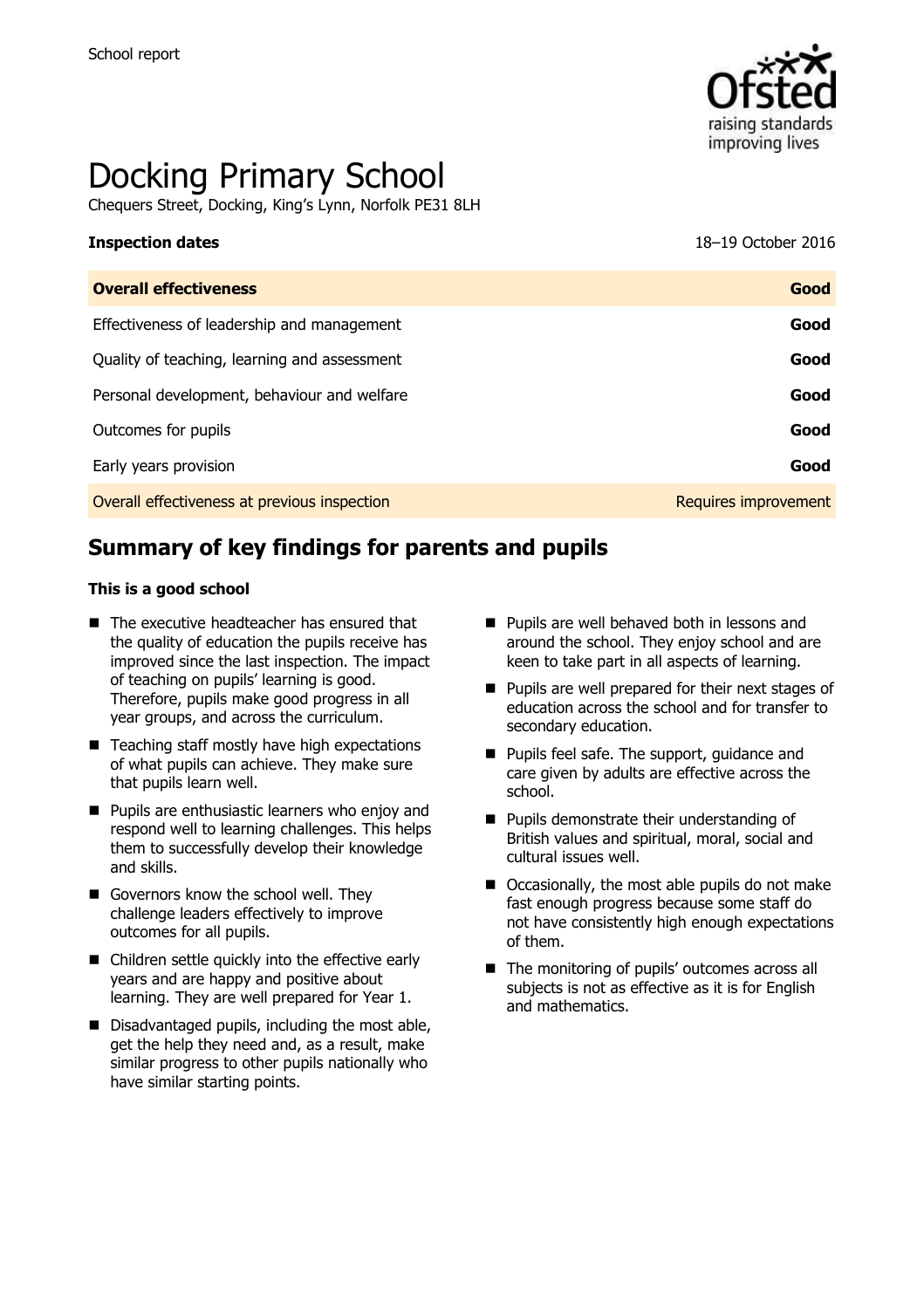

# **Full report**

### **What does the school need to do to improve further?**

- Further develop the monitoring of pupils' outcomes in subjects other than English and mathematics, so that all subjects are monitored as rigorously, for both individuals and groups of pupils.
- Increase the level of challenge for the most able pupils, by:
	- providing even more opportunities for them to extend their learning across the whole curriculum
	- ensuring that tasks in lessons and homework are consistently high so that the pupils are fully challenged and they find work interesting and motivating.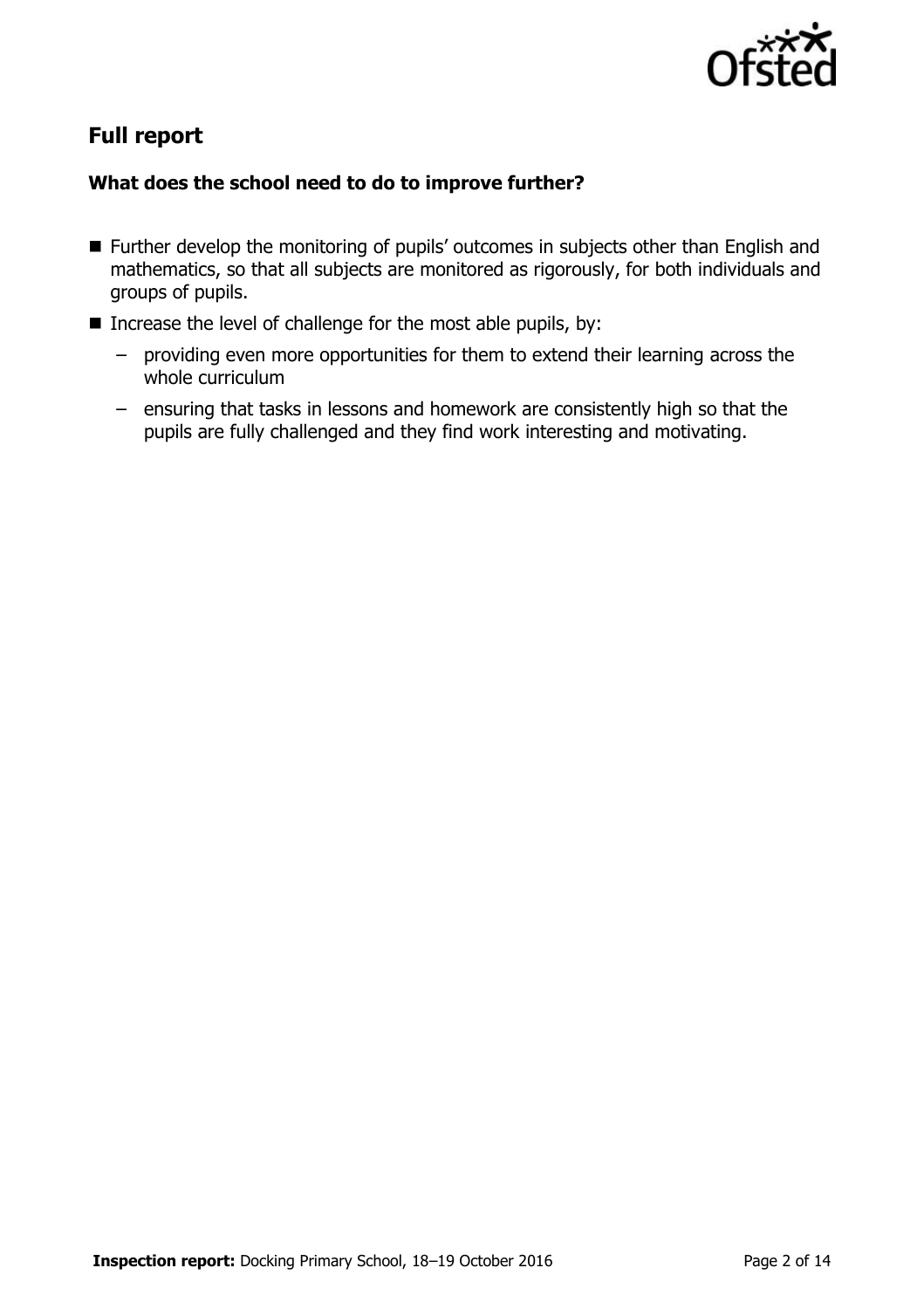

# **Inspection judgements**

#### **Effectiveness of leadership and management Good**

- New leaders have developed a comprehensive and accurate understanding of the school through rigorous self-evaluation, and by external scrutiny from the local authority's challenge partners. Most parents think that the new leaders have made positive changes as a result of their increased knowledge of the school.
- The school has developed the leadership of English and mathematics. Through careful monitoring and support, leaders more confidently provide support and challenge to improve the quality of teaching, learning and assessment. For example, their robust monitoring of grammar and spelling across the curriculum has resulted in improved outcomes for pupils.
- Leaders' accurate assessment of pupils' achievement of learning targets in English and mathematics means that staff are able to address any gaps in pupils' learning. For example, leaders have prioritised using assessments to identify and close gaps in the learning of less able pupils in mathematics. The teaching of phonics and reading has also been improved because of the careful monitoring of assessment outcomes.
- Systematic monitoring provides leaders with a precise picture of the quality of teaching and learning. Leaders use this information well to support staff and improve their knowledge and skills. Monitoring of outcomes in subjects other than English and mathematics is not as well developed.
- There are high expectations of all staff. Leaders, including governors, rigorously and robustly manage their performance. Staff all value the high level of professional development they receive and are proud to be members of the school.
- The curriculum is effective, balanced and varied. There is a range of linked extracurricular activities. Topics are carefully planned on a rolling, four year programme as the school is small and year group sizes fluctuate each year. This means all pupils are able to fully access all aspects of the curriculum across each key stage. The wider curriculum has been developed well. For example, science lessons are designed to teach aspects of English and mathematics and are designed to challenge pupils of all abilities.
- Pupils' spiritual, moral, social and cultural needs are met through a wide range of opportunities. This is well supported through close links with the local church. Visits are carefully planned so that pupils experience a wide range of cultures and lifestyles. For example, Year 6 pupils have a yearly residential visit to a diverse inner-city Birmingham school.
- British values are successfully taught throughout the school, such as experiencing voting through a European Union school referendum. There is an active school council, which is fully involved in school decision making. For example, the school council contributed to developing the behaviour policy. As a result, pupils are well prepared for life in modern Britain.
- **E** Leaders ensure that the pupil premium is used well to ensure that the small number of disadvantaged pupils make good progress across the curriculum from their starting points. This includes the most able pupils and pupils who have special educational needs and/or disabilities who are eligible for support through this funding. Monitoring of the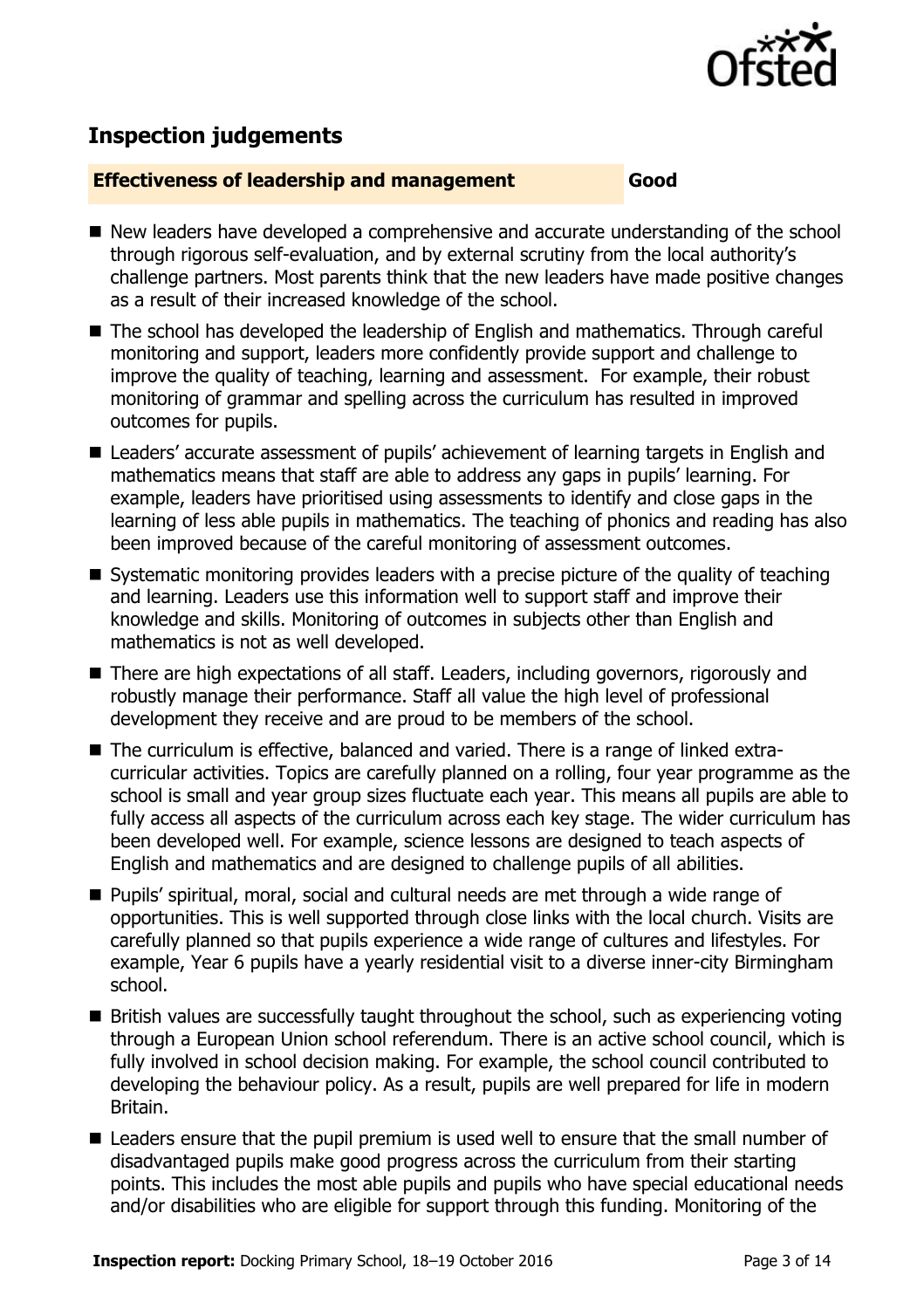

effectiveness of the school's spending ensures that the individual needs of pupils are met well. For example, targeted small group activities to challenge the most able pupils result in good progress in English and mathematics. Despite this, in some lessons the most able pupils would make even better progress if the level of challenge was higher.

- Leaders use the additional physical education (PE) and sport premium funding well to improve pupils' skills and engagement in PE lessons and in extra-curricular sport. The school has benefited well from shared coaching and events across the federation and the local cluster of schools, which has resulted in increased participation in physical education.
- Leaders have made good use of partnerships with other schools. For example, assessments are more rigorous and secure as a result of shared moderation across a cluster of schools.
- $\blacksquare$  Support from the local authority has effectively contributed towards improvement through regular review of the school's work and challenge for leaders to make improvements. Leaders and governors have welcomed the rigour that this support offers.

#### **Governance of the school**

- $\blacksquare$  The governance of the school is effective.
- Membership of the governing body has developed effectively since the school joined a federation with two other schools. Responsibilities of different governors have been refined. The governing body is more reflective and focused on how to make sure the school is successful.
- Governors have been well supported by the local authority through training provided for them. This includes developing an understanding of how pupils' knowledge and skills are assessed, so that governors are able to effectively scrutinise outcomes provided by senior leaders.
- Governors know the school well because they are fully involved in all aspects of the school. They attend a wide range of activities, such as assemblies and parents events and improve their understanding through informal discussion, annual surveys of pupils and parents and by frequent visits to see pupils learning.

#### **Safeguarding**

- The arrangements for safeguarding are effective.
- **Pupils are happy and safe because safeguarding is a high priority of all leaders and the** culture of the school is caring and supportive. Leaders have a good understanding of each pupil's needs and how to keep them safe and secure because they get to know the pupils well. This is through a wide range of information and consultation with parents and professionals.
- The vast majority of parents consider that their children are happy, safe and secure at school.
- Pupils feel safe. A national child protection charity has worked in lessons across all years so that pupils know how to keep themselves safe and who to go to if they have any concerns. For example, all pupils have learned the telephone number of a national children's telephone helpline through rhyme and actions.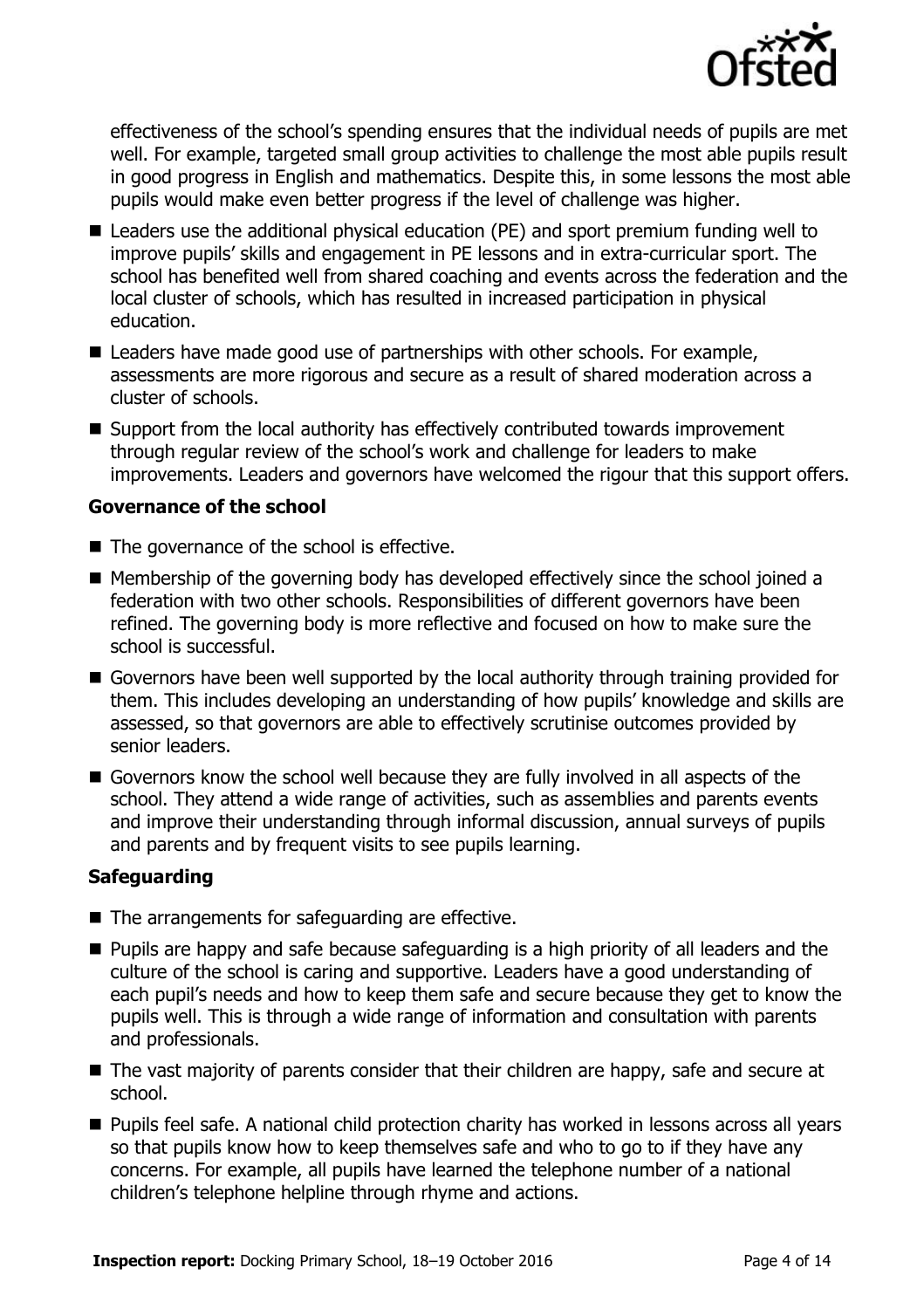

- Checks on staff and other adults working in the school are rigorous and sound. As all staff are provided with regular and effective training about how to safeguard pupils, they feel confident in identifying risks and how to report any concerns. They feel strongly that pupils are safe.
- The teaching of online safety is fully embedded across the school and pupils are able to comprehensively explain how to keep themselves safe online. The school is rigorous in protecting pupils on the internet through effective online filters.
- Through training, all staff and governors have a full understanding of their duties to protect pupils from radicalisation and extremism.
- $\blacksquare$  Monitoring of attendance is used effectively to keep pupils safe by identifying those who are missing their education.

#### **Quality of teaching, learning and assessment Good**

- Teachers use their good subiect knowledge and enthusiasm to sustain pupils' interest in learning. For example, in French a wide range of resources have been collated from trips to France and the pupils find them exciting. This results in pupils making good progress in learning French, with older pupils confidently creating simple French sentences by the time they transfer to secondary school.
- A systematic approach to teaching phonics and better training for support staff have improved teaching and outcomes in reading. The focus on developing early reading skills in the early years is beginning to improve the outcomes of the majority of the pupils in key stage 1.
- The development of pupils' English and mathematics knowledge and skills is taught well across the curriculum. For example, in science in Year 5/6 pupils used calculations of area to problem-solve and find the optimum area of a parachute.
- All staff have high expectations of most pupils, which results in pupils applying themselves to their learning and wanting to succeed. Most pupils are motivated by the level of challenge in lessons and the extension of their learning through planned challenges. For example, in a Year 4/5 mathematics lesson the most able pupils added unrelated denominators, whereas the rest of class was using denominators of one.
- Effective questioning results in deeper learning and enables pupils to develop their thinking skills well. Pupils are encouraged to reflect on their learning through challenges, which results in improved progress in learning.
- Teaching is adapted well to the different needs of pupils across the curriculum. Less able pupils make improved progress because of the focus on raising their achievement in English and mathematics. For example, careful monitoring has identified that less able boys were underperforming in reading. This was despite the school making sure that the teaching of phonics was regular and systematic. After the introduction of a new reading programme, designed to excite older pupils with gaps in their reading skills, less able boys are making better progress. All pupils talk enthusiastically about this programme and are keen to read more.
- Improvements in reading have not consistently resulted in pupils' improved writing skills, because their learning in reading is not always applied to their writing.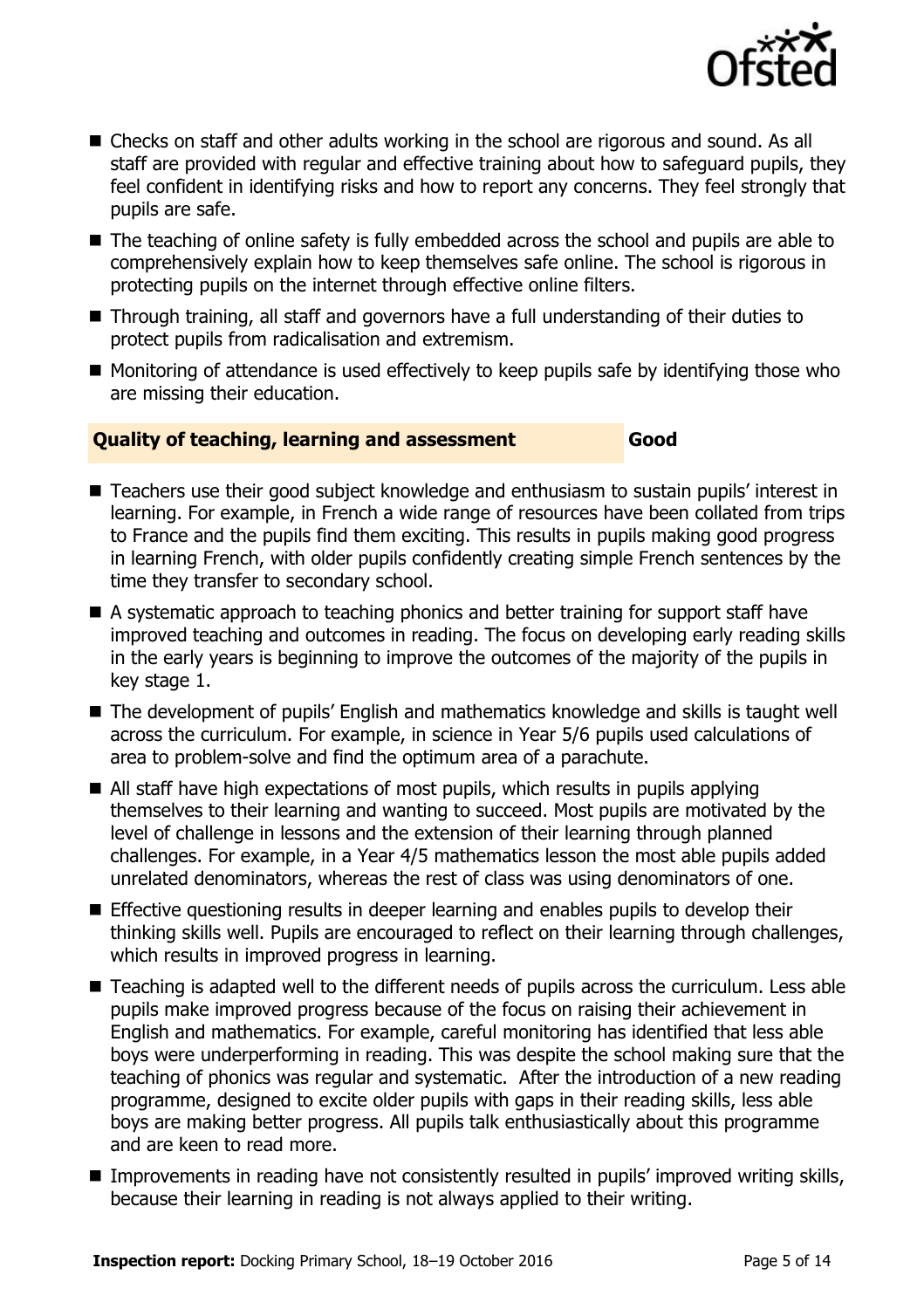

- $\blacksquare$  Most teachers plan effectively for the most able pupils, including those who are disadvantaged. However, there are occasions when the level of challenge is not high enough. The most consistent challenge is in mathematics. For example, a most able pupil is motivated by the ongoing level of challenge in mathematics and stated, 'When I am older I want to be a mathematician'. He feels the school is giving him the teaching to achieve his aims. The Year 6 teacher has worked closely with the local secondary school to develop the mathematics curriculum for one of the most able mathematicians. However, the most able pupils are not consistently challenged enough across the whole curriculum.
- A parent commented on the successful provision for different groups of pupils. 'My son struggles with his reading and I think the school is on it. It is good, and my daughter is very good at maths and so she is in a little group where they push her on.'
- Teachers mostly use support staff effectively to work with the pupils which their careful monitoring has identified as being at risk of falling behind. The progress of those pupils who receive additional support is mostly good. Teachers are reflective about identification of needs and flexible in their use of support groups. For example, a Year 4 pupil was immediately given an opportunity to work in the most able mathematics group based in the teacher's recent assessment.
- Parents are encouraged to support their children's learning at home. They are given information on how to help their children to improve their learning, but not enough parents are fully engaging with this. The level of challenge in homework varies, so that the opportunities for successful home learning vary. One parent stated that, 'There is definitely good learning, as my child is quite bright and the school has definitely listened to my concerns. My son has extra tasks in class and he is bringing extra homework home.' Some of the most able pupils expressed that 'homework is at the right level', but others said that the 'homework is quite easy' and 'I can do my spellings quickly'. They stated that they get the same spellings as the less able pupils. The school is appropriately reflective of its homework systems and is developing strong homework links to improving reading.
- Teachers promote an understanding of diversity and equality through a carefully planned topic-based curriculum. They mostly ensure that they use opportunities to reflect on issues well. For example, through learning about world development.

#### **Personal development, behaviour and welfare Good**

#### **Personal development and welfare**

- The school's work to promote pupils' personal development and welfare is good.
- Staff build positive relationships between pupils. The vast majority of pupils do not have concerns about bullying. Pupils can mostly explain what bullying means well, although some younger pupils find it more difficult. There have been few reported cases of bullying and there have been improvements in the school's response to instances of bullying since the last inspection. For example, there is a planned 'Say no to bullying' topic for each year group. Parents are satisfied that the school deals well with any issues arising. One parent stated, 'I am always happy that if I go to see teachers it is dealt with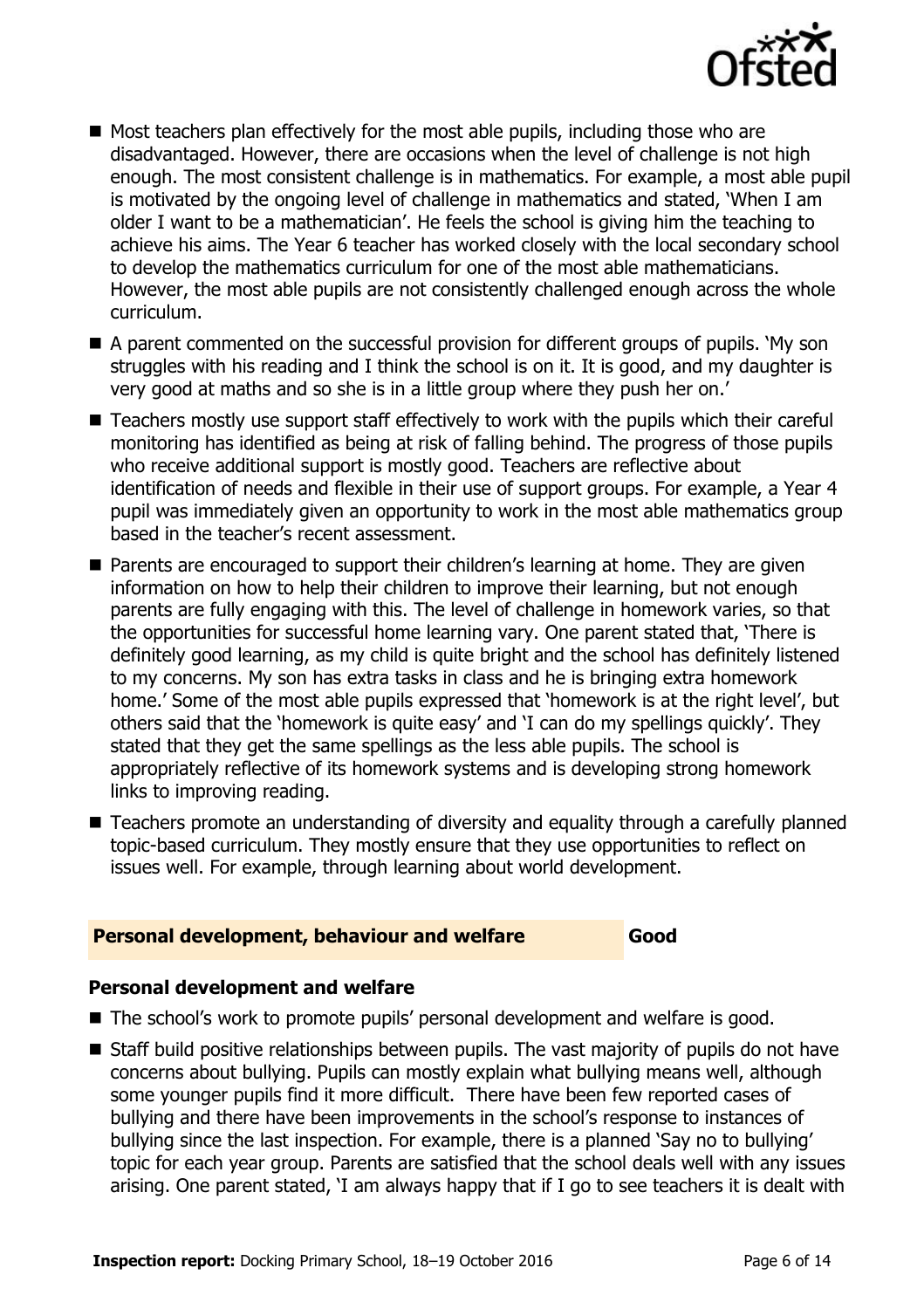

effectively'.

- **Pupils relate to each other with tolerance and empathy. For example, they are** particularly patient and empathetic when working and playing with pupils who have special educational needs and/or a disability. The school addresses the specific needs of individual pupils well. For example, as a result of counselling, pupils have improved their progress in learning as well as in their social and emotional development.
- **Pupils are encouraged to contribute to the development of school life. For example, they** have contributed to the school's new single equalities policy. There have been no recently reported examples of prejudice against others.
- **Pupils keep physically active through a wide range of PE and sports activities. They are** emotionally healthy because of the broad range of ways the curriculum and the ethos of school promotes their physical and mental well-being.
- **Pupils are encouraged to have high aspirations for the future. For example, in an** assembly about heroes, local 'heroes' talked about what they do to help local people and inspired all pupils to help others.
- **Preparation for pupils' next steps is effective because the school systematically plans** activities to support this. For example, there are frequent visits to the local secondary school for pupils in Year 6 and individual, additional activities are planned for those with specific needs. Children in Reception are well prepared for their next stage. They settle effectively into Year 1 at the end of their Reception Year in readiness for the next academic year.

#### **Behaviour**

- The behaviour of pupils is good.
- $\blacksquare$  High standards of behaviour are expected. The majority of pupils, parents and staff agree that behaviour is consistently managed.
- The school environment is calm and orderly and pupils are aware of routines and expectations. Pupils respond quickly to staff requests. As a result, lessons flow smoothly, both between activities and different lessons.
- **Pupils have pride in their school and are confident and secure with adults.**
- There are good standards of behaviour in assemblies.
- The curriculum contributes to pupils' good behaviour well by developing a culture of respect in all aspects of school life. Pupils and parents are carefully involved in developing policy and practice around behaviour. Most parents think that their children are happy and safe in school. For example, a parent stated that her children have 'grown into confident, well-educated, caring individuals and a large part is due to this school'.
- **Positive attitudes to learning results in pupils learning effectively and making good** progress. For example, pupils asked their teacher to allow them to continue writing at the end of a planned activity in the Year 5/6 class because they were so motivated by the improvements they had made in their writing during the lesson.
- **Pupils respect each other; they work well in pairs and groups and have empathy for** those who have specific needs. Pairs work together as problem-solvers in mathematics.
- Pupils are clear about the school's rewards and sanctions. Staff apply the behaviour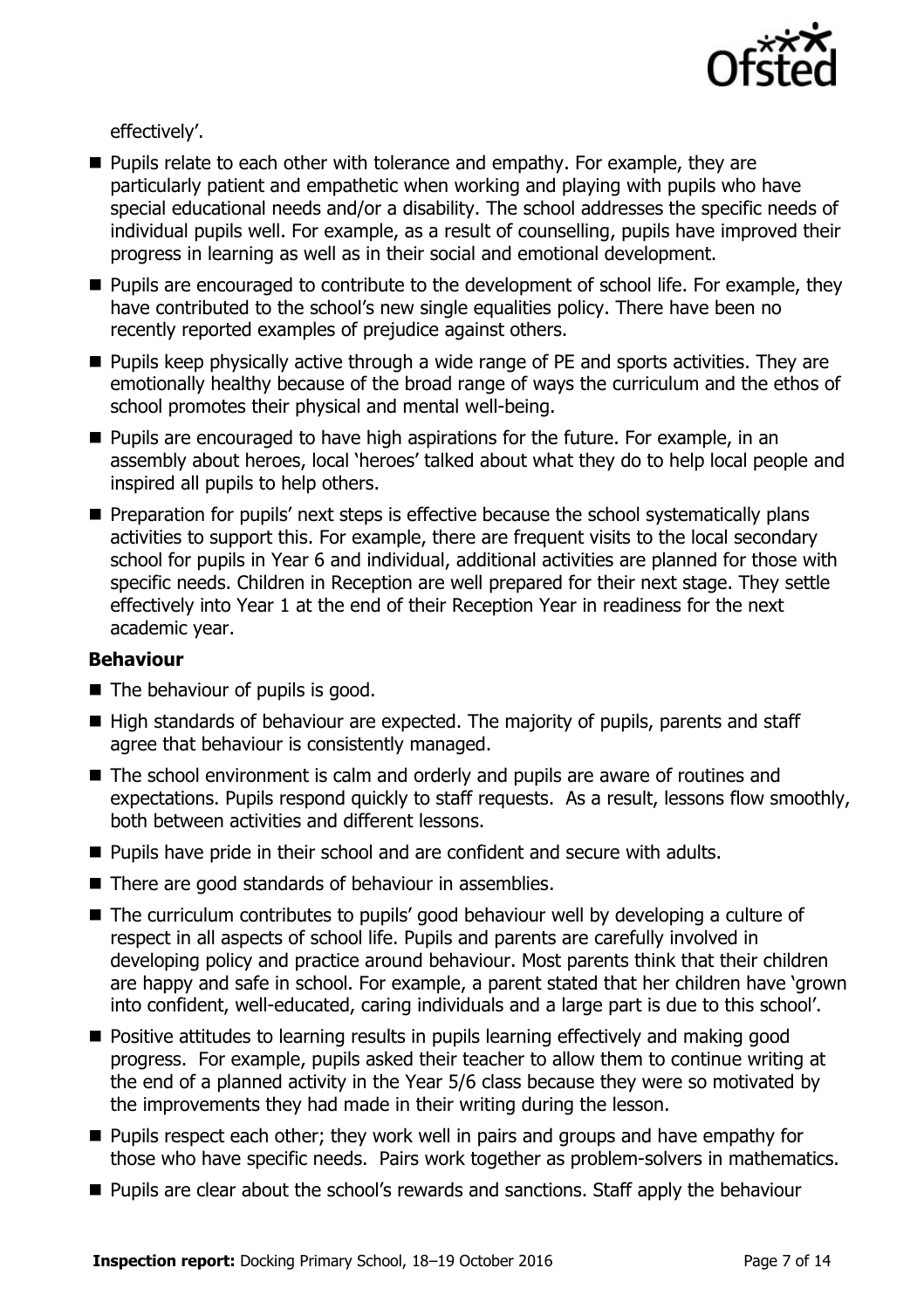

policy consistently well and so behaviour is good. Play and lunchtimes are well supervised, with a wide range of available activities.

- Attendance has improved since the last inspection. It is broadly in line with the national average. Leaders carefully monitor the attendance of all pupils and put effective strategies in place for individuals who do not attend regularly. These plans have been successful in raising their attendance.
- The school has acted quickly to provide parents and families with good support through its parent support adviser.

#### **Outcomes for pupils Good**

- Leaders have improved outcomes since the last inspection. From very low starting points, pupils make good progress across the school.
- **Fight** From very low starting points at the beginning of the early years, children make good progress in phonics and reading by the time they reach the end of key stage 1. Most pupils who have special educational needs and/or disabilities who struggle to achieve the expected levels in the Year 1 phonics check make significant gains by the end of Year 2. Further monitoring and the school's new systematic approach to teaching and assessment of phonics means that outcomes are improving across the school.
- Standards in reading, writing and mathematics at key stages 1 and 2 have improved over time and are broadly in line with national results. Results in national tests of pupils' grammar, spelling and punctuation in key stage 2 are broadly in line with the national average.
- Most year groups make good progress across the curriculum, including in English and mathematics. There has been a notable increase in progress made by pupils in mathematics because the school has developed the teaching of mathematical challenges and problem-solving techniques.
- The progress of the least able pupils is broadly average. It has improved since the last inspection as a result of the school prioritising initiatives to improve the quality of teaching and interventions. The least able pupils across the school have responded well to increased challenges in mathematics.
- $\blacksquare$  The most able pupils make the best progress in key stage 1. However, the most able pupils do not make as much progress in national assessments at the end of key stage 2. This is because not all teachers provide sufficiently challenging work for them.
- The progress of pupils who have special educational needs and/or disabilities has improved from their different starting points across the school because targets for their next steps in learning have been fine tuned to their specific needs. Where pupils are not making enough progress, it is because of their social and emotional needs. These needs are being successfully addressed to prepare the pupils for learning.
- The small number of disadvantaged pupils, including those who are most able, make good progress across the curriculum from their starting points because of successful interventions in individual and small-group activities.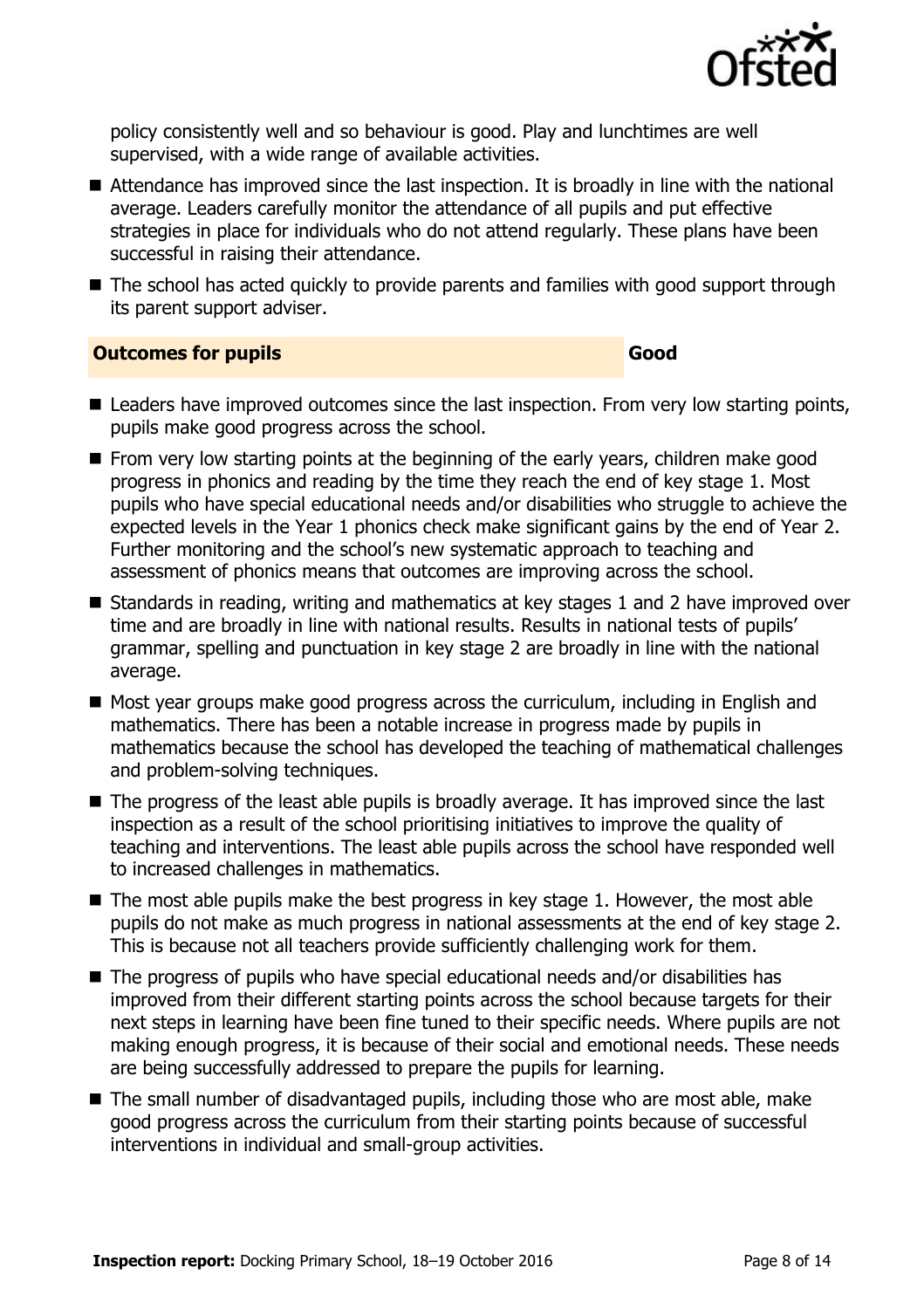

■ The majority of parents told the inspector that their children make good progress at school.

#### **Early years provision Good**

- **Effective leadership ensures that children are well prepared to start Year 1 by the end of** the Reception Year. Teachers and adults know the children's individual needs well. They regularly check how well children are doing and plan activities to help them improve.
- Leaders use data on children's learning well and have an accurate understanding of the setting's strengths and areas for development. For example, they have identified that in 2016 children attained above national expectations in number, but were below in space, shape and measure. As a result, leaders have successfully introduced a range of activities and careful monitoring to make improvements.
- Assessment information has been used well to plan improvements to increase opportunities to improve children's physical development. For example, the outside learning environment has been developed to give more opportunities for children to play and learn together, and develop their physical skills.
- Good opportunities inside and outdoors enable children to develop, reinforce and practise their literacy and numeracy skills. The outdoor learning environment has been improved since the last inspection so that it is able to meet the range of interests and abilities of the children. There is a wide range of activities to support the development of children's literacy and numeracy.
- The majority of children make good progress. The proportion of children who attain a good level of development by the end of the early years is in line with national expectations. Outcomes from starting points have improved for most groups since the last inspection. This includes a reduction in the gap in achievement between boys and girls, and the improved progress of disadvantaged pupils.
- Lower ability children and those who have special educational needs and/or disabilities also do well. For example, on entry a child was unable to hold a pencil or make marks on paper, but after six weeks he was able to write over his name legibly.
- The proportions of the most able children who exceed national expectations are in line with national figures, reflecting the high level of challenge provided to enable them to make good progress from their starting points
- Staff have a good understanding of each child's needs, based on rigorous assessments made on entry and setting into different groups of similar ability for some activities. The few children who have special educational needs and/or disabilities have effective plans for support.
- A high level of staff training and better resources have resulted in improved outcomes in learning, particularly in phonics. Teaching staff correctly use phonics to systematically plan for children to progress in their learning and they have high expectations of children across the curriculum.
- The behaviour of the children is good. Children are happy, safe and settle quickly. Leaders ensure that the early years environment is secure and parents agree that their children are happy and safe in the setting. Older pupils support the younger children as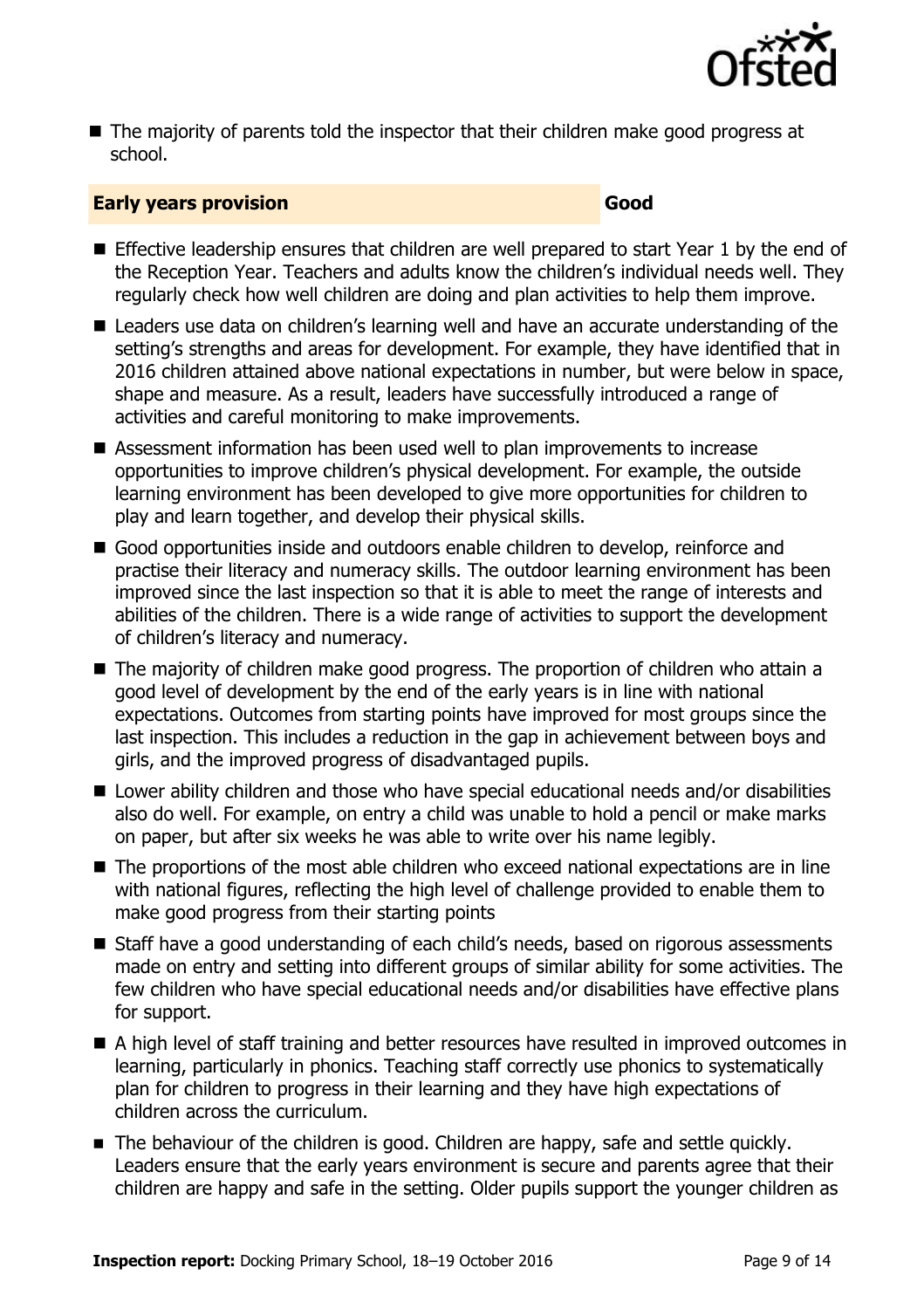

'buddies'. One parent said, 'The teaching is good and the school makes a big effort to promote kindness amongst the children, with the older ones helping the younger children.'

 Children are motivated and interested in learning; they quickly develop good behaviours for learning. They learn well together and independently through purposeful activities.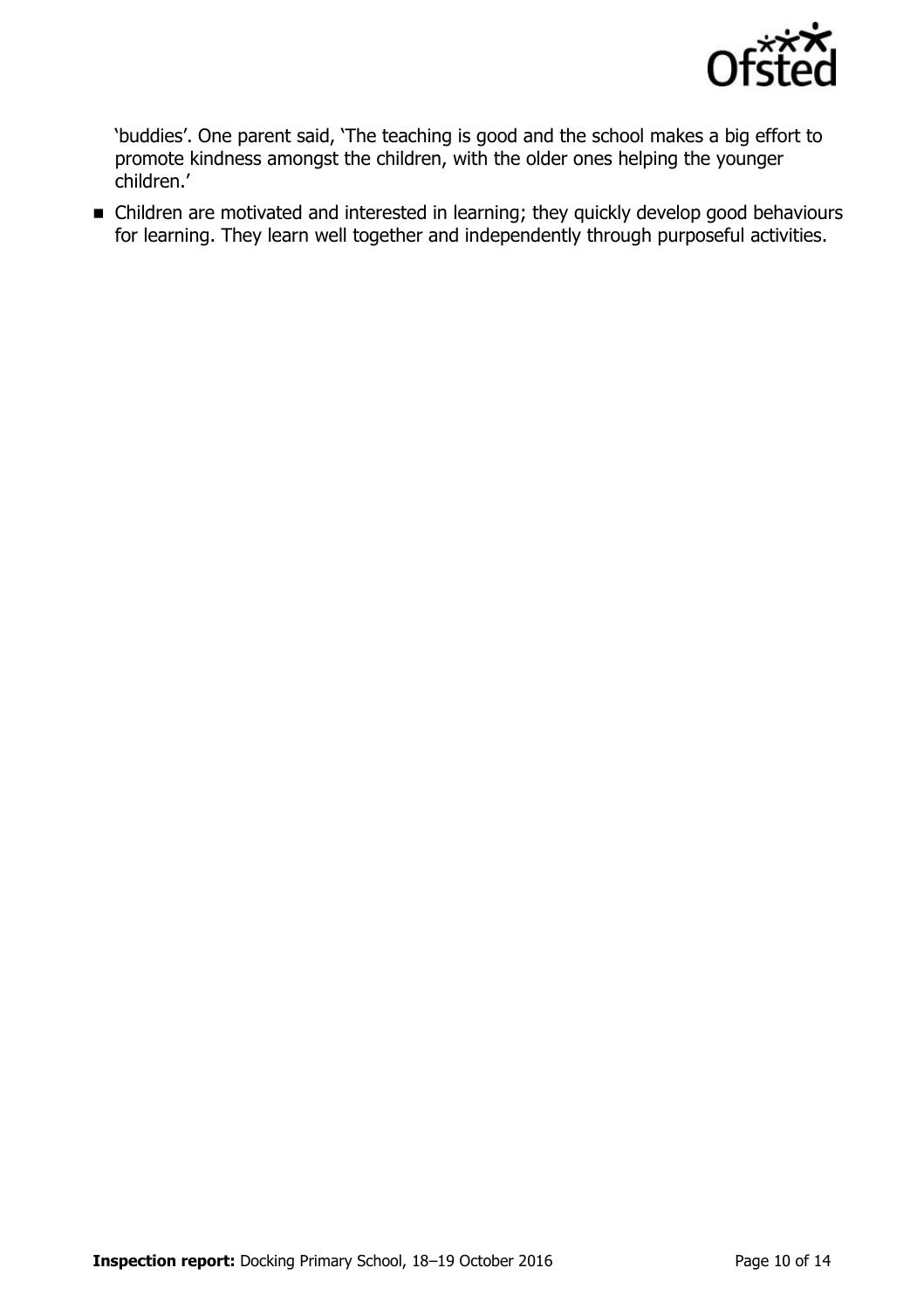

# **School details**

| Unique reference number | 121207         |
|-------------------------|----------------|
| Local authority         | <b>Norfolk</b> |
| Inspection number       | 10021794       |

This inspection of the school was carried out under section 5 of the Education Act 2005.

| Type of school                      | Primary                               |
|-------------------------------------|---------------------------------------|
| School category                     | Voluntary aided                       |
| Age range of pupils                 | 3 to 11                               |
| <b>Gender of pupils</b>             | Mixed                                 |
| Number of pupils on the school roll | 109                                   |
| Appropriate authority               | The governing body                    |
| Chair                               | John Ward                             |
| <b>Headteacher</b>                  | Sarah Bocking (executive headteacher) |
| Telephone number                    | 01485 518344                          |
| <b>Website</b>                      | www.docking.norfolk.sch.uk            |
| <b>Email address</b>                | head@thestmaryfed.norfolk.sch.uk      |
| Date of previous inspection         | 3-4 December 2014                     |

#### **Information about this school**

- The school meets requirements on the publication of specified information on its website.
- The school is part of the St Mary Federation of three primary schools.
- $\blacksquare$  The school is smaller than average.
- Most pupils are of White British heritage.
- The proportion of pupils who have special educational needs and/or disabilities is above average.
- $\blacksquare$  The proportion of pupils for whom the school receives the pupil premium funding is below average.
- The early years provision is available for Nursery-aged children and operates full time in the Reception Year.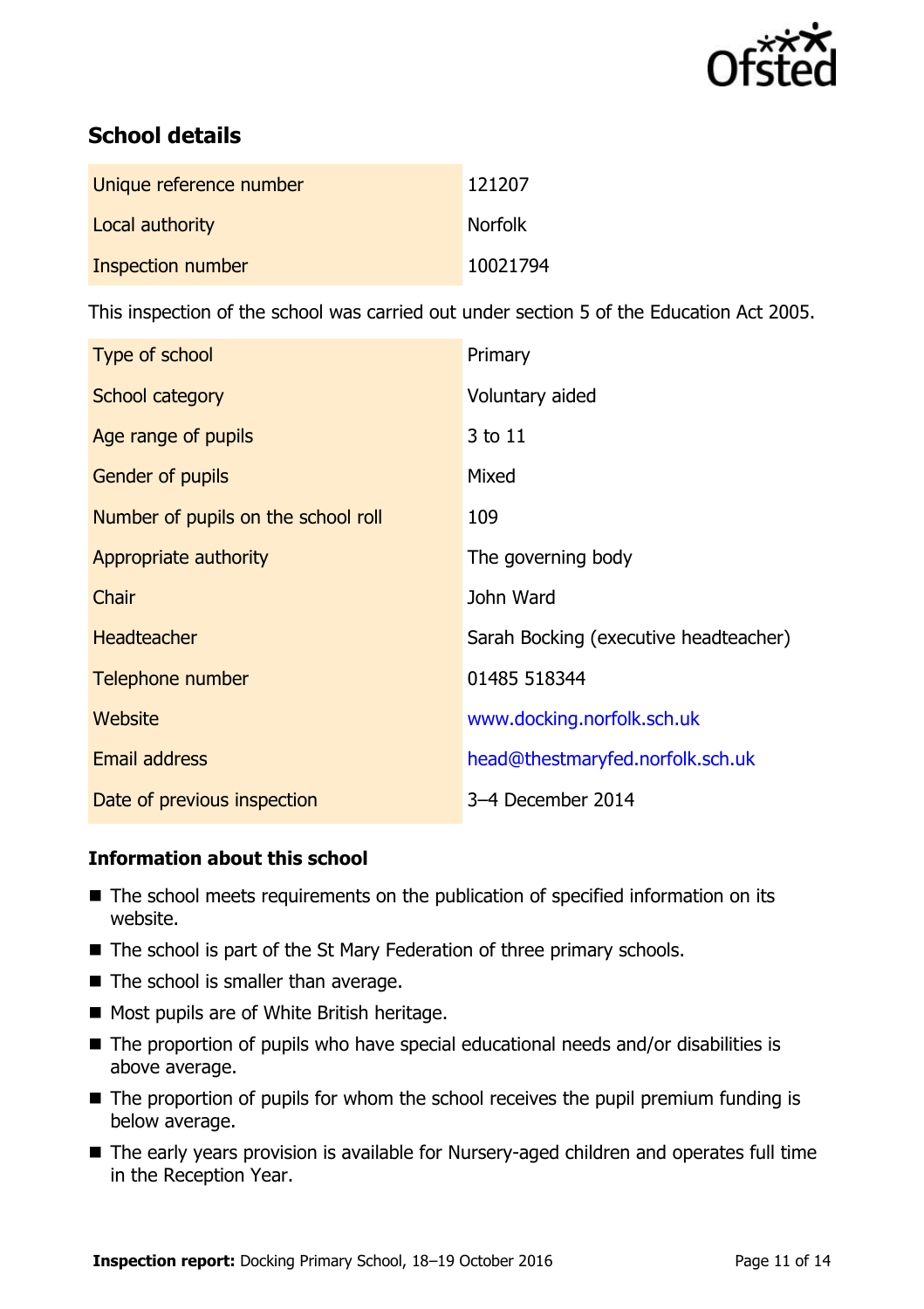

- There is on-site pre-school provision, which is owned and managed by a different organisation. This was not part of the inspection.
- The school meets the government's floor standards, which set the minimum expectations for pupils' attainment and progress in reading, writing and mathematics at the end of Year 6.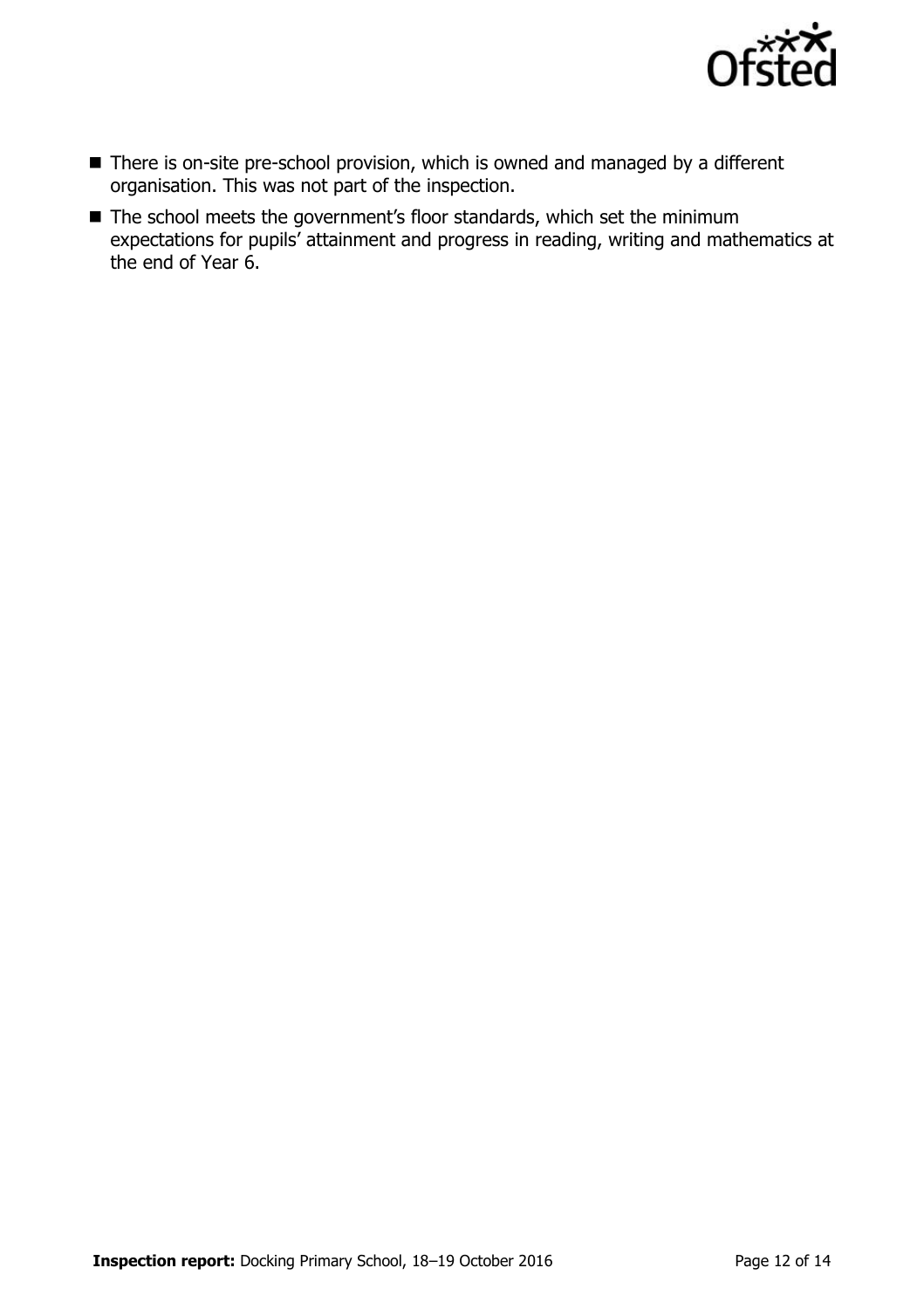

# **Information about this inspection**

- The inspector observed teaching and learning in 16 lessons in all classes. Most lesson observations were carried out jointly with the executive headteacher or the deputy headteacher.
- The inspector held meetings with governors, a representative of the local authority and school staff, including senior and middle leaders.
- The inspector observed the school's work and looked at documentation, including the school's analysis of its strengths and weaknesses, information on pupils' attainment and progress, curriculum planning, records of behaviour and safety, the monitoring of teaching and the management of teachers' performance, minutes of governing body meetings, safeguarding documents and the website.
- A discussion was held with a group of pupils and informal conversations took place during lesson times and in the playground. The inspector listened to pupils read and talked to them about the books they enjoy.
- The inspector took account of 24 responses to the online parental questionnaire (Parent View) and 21 text responses from parents and spoke with 13 parents informally at the start of the school day. The questionnaires completed by 16 members of staff were also considered.

#### **Inspection team**

Linda Bartlett, lead inspector **Constanting Constanting Constanting Constanting Constanting Constanting Constanting Constanting Constanting Constanting Constanting Constanting Constanting Constanting Constanting Constantin**